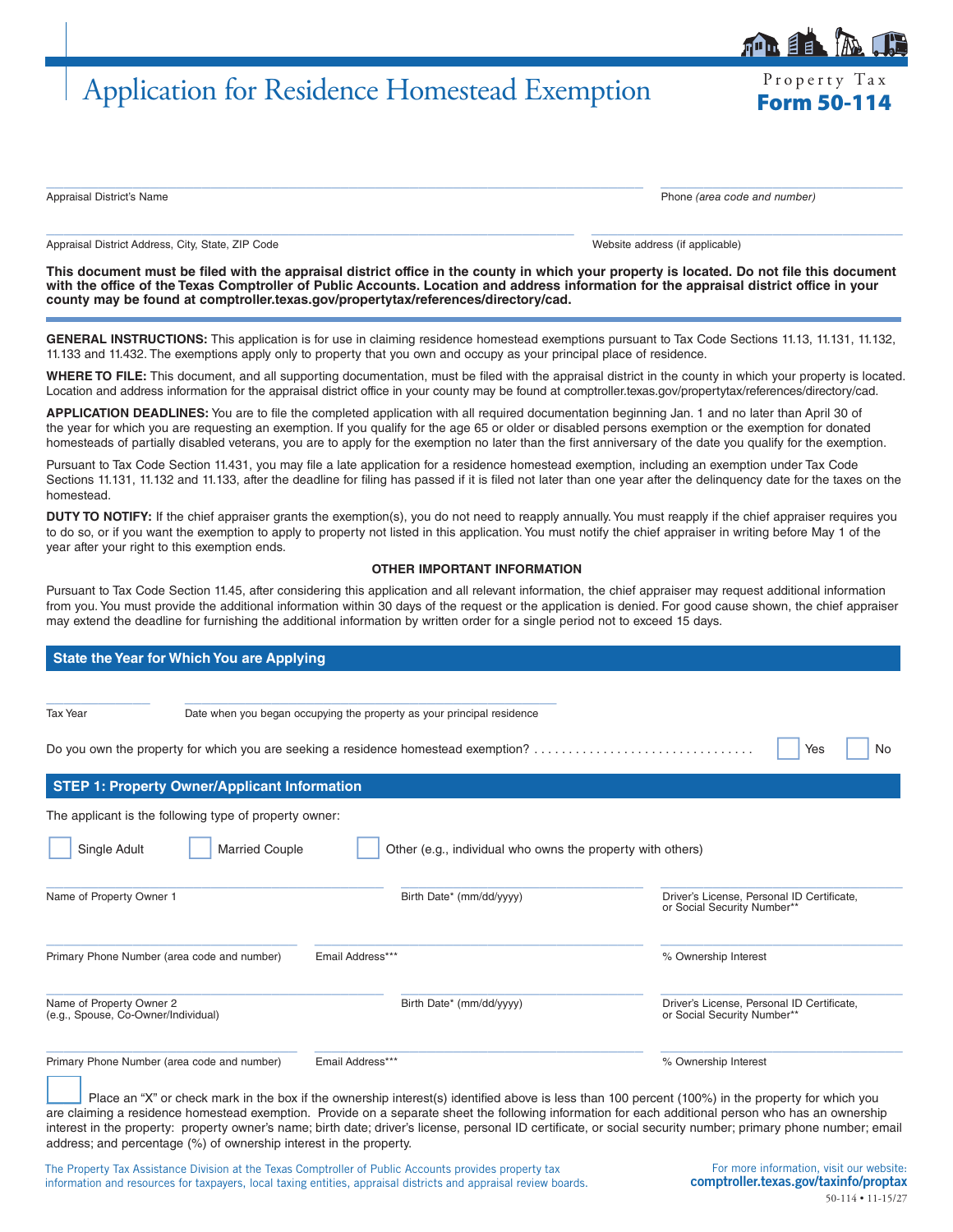| Property Tax<br>Application for Residence Homestead Exemption<br><b>Form 50-114</b>                                                                                                                                                                                                                                                                                                                                                                                                                                                                                            |                                              |  |  |
|--------------------------------------------------------------------------------------------------------------------------------------------------------------------------------------------------------------------------------------------------------------------------------------------------------------------------------------------------------------------------------------------------------------------------------------------------------------------------------------------------------------------------------------------------------------------------------|----------------------------------------------|--|--|
| Is any portion of the property for which you are claiming a residence homestead exemption income producing?                                                                                                                                                                                                                                                                                                                                                                                                                                                                    | Yes<br>No                                    |  |  |
| If you answered "Yes," please indicate the percentage of the property that is income producing: ____<br>%                                                                                                                                                                                                                                                                                                                                                                                                                                                                      |                                              |  |  |
| STEP 2: Property that Qualifies for Residence Homestead Exemption                                                                                                                                                                                                                                                                                                                                                                                                                                                                                                              |                                              |  |  |
| Provide the physical address of the property you own and occupy as your principal residence and for which you are claiming a residence homestead exemption:                                                                                                                                                                                                                                                                                                                                                                                                                    |                                              |  |  |
| Physical Address (i.e. street address, not P.O. Box), City, County, ZIP Code                                                                                                                                                                                                                                                                                                                                                                                                                                                                                                   |                                              |  |  |
| Legal Description (if known)                                                                                                                                                                                                                                                                                                                                                                                                                                                                                                                                                   | Appraisal District Account Number (if known) |  |  |
| Applicant's mailing address (if different from the physical address of the principal residence provided above):                                                                                                                                                                                                                                                                                                                                                                                                                                                                |                                              |  |  |
| Number of acres (or fraction of an acre, not to exceed 20 acres) you own and occupy as your principal residence:                                                                                                                                                                                                                                                                                                                                                                                                                                                               | acres                                        |  |  |
| If your principal residence is a manufactured home, provide the make, model and identification number:                                                                                                                                                                                                                                                                                                                                                                                                                                                                         |                                              |  |  |
| Model<br>Make                                                                                                                                                                                                                                                                                                                                                                                                                                                                                                                                                                  | <b>ID Number</b>                             |  |  |
| If the ownership of your property is in stock in a cooperative housing corporation, do you have an exclusive right                                                                                                                                                                                                                                                                                                                                                                                                                                                             | Yes<br>No                                    |  |  |
| <b>STEP 3: Types of Residence Homestead Exemptions</b>                                                                                                                                                                                                                                                                                                                                                                                                                                                                                                                         |                                              |  |  |
| Place an "x" or check mark beside the type of residence homestead exemption for which you are applying for the property described above in Step 2. A<br>brief description of the qualifications for each type of exemption is provided beside the exemption name. For complete details regarding each type of exemp-<br>tion and its specific qualifications, you should consult Tax Code Chapter 11, Taxable Property and Exemptions. You may call your county appraisal district to<br>determine what homestead exemptions are offered by the taxing units in your area.     |                                              |  |  |
| <b>GENERAL RESIDENCE HOMESTEAD EXEMPTION</b> (Tax Code Section 11.13(a), (b)): You may qualify for this exemption if: (1) you owned this<br>property on Jan. 1; (2) you occupied it as your principal residence on Jan. 1; and (3) you and your spouse do not claim a residence homestead<br>exemption on any other property.                                                                                                                                                                                                                                                  |                                              |  |  |
| DISABLED PERSON EXEMPTION (Tax Code Section 11.13(c), (d)): You may qualify for this exemption if you are under a disability for purposes of<br>payment of disability insurance benefits under Federal Old-Age, Survivors, and Disability Insurance. You cannot receive an age 65 or older exemption<br>if you receive this exemption.                                                                                                                                                                                                                                         |                                              |  |  |
| AGE 65 OR OLDER EXEMPTION (Tax Code Section 11.13(c), (d)): You may qualify for this exemption if you are 65 years of age or older. This<br>exemption is effective Jan. 1 of the tax year in which you become age 65. You cannot receive a disability exemption if you receive this exemption.                                                                                                                                                                                                                                                                                 |                                              |  |  |
| SURVIVING SPOUSE OF INDIVIDUAL WHO QUALIFIED FOR AGE 65 OR OLDER EXEMPTION<br>(Tax Code Section 11.13(q)): You may qualify for this exemption if: (1) your deceased spouse died in a year in which he or she qualified for the<br>exemption under Tax Code Section 11.13(d); (2) you were 55 years of age or older when your deceased spouse died; and (3) the property was your<br>residence homestead when your deceased spouse died and remains your residence homestead. You cannot receive this exemption if you receive an<br>exemption under Tax Code Section 11.13(d). |                                              |  |  |
| Name of Deceased Spouse                                                                                                                                                                                                                                                                                                                                                                                                                                                                                                                                                        | Date of Death                                |  |  |
| 100% DISABLED VETERANS EXEMPTION (Tax Code Section 11.131(b)): You may qualify for this exemption if you are a disabled veteran who<br>receives from the United States Department of Veterans Affairs or its successor: (1) 100 percent disability compensation due to a service-connected<br>disability; and (2) a rating of 100 percent disabled or individual unemployability.                                                                                                                                                                                              |                                              |  |  |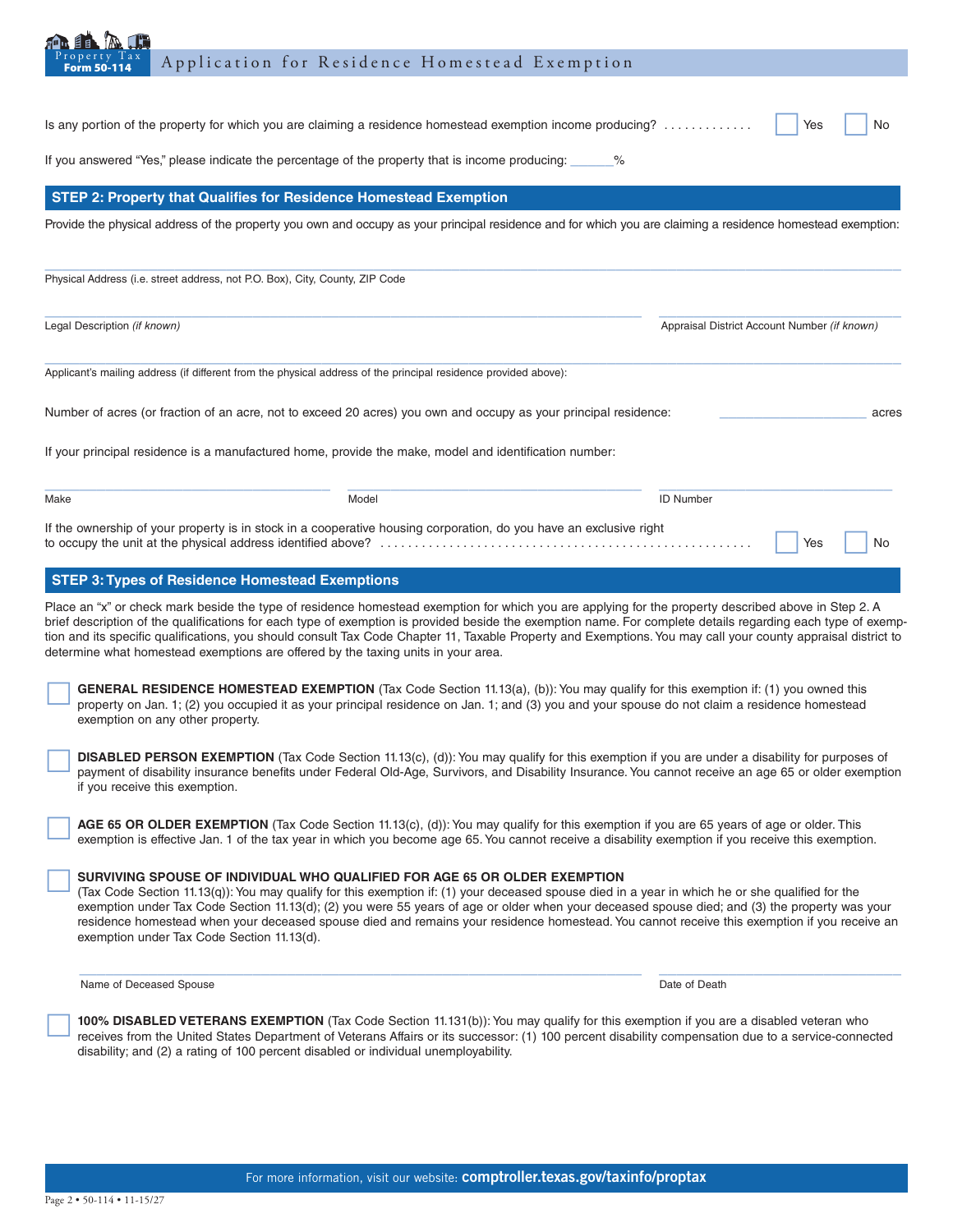## Application for Residence Homestead Exemption

SURVIVING SPOUSE OF DISABLED VETERAN WHO QUALIFIED OR WOULD HAVE QUALIFIED FOR THE 100% DISABLED VETERAN'S<br>EXEMPTION (Tax Code Section 11.131(c), (d)): You may qualify for this exemption if you were married to a disabled v exemption under Tax Code Section 11.131(b) at the time of his or her death or would have qualified for the exemption if the exemption had been in effect on the date the disabled veteran died and: (1) you have not remarried since the death of the disabled veteran and (2) the property was your residence homestead when the disabled veteran died and remains your residence homestead.

 $\mathcal{L}_\mathcal{L} = \{ \mathcal{L}_\mathcal{L} = \{ \mathcal{L}_\mathcal{L} = \{ \mathcal{L}_\mathcal{L} = \{ \mathcal{L}_\mathcal{L} = \{ \mathcal{L}_\mathcal{L} = \{ \mathcal{L}_\mathcal{L} = \{ \mathcal{L}_\mathcal{L} = \{ \mathcal{L}_\mathcal{L} = \{ \mathcal{L}_\mathcal{L} = \{ \mathcal{L}_\mathcal{L} = \{ \mathcal{L}_\mathcal{L} = \{ \mathcal{L}_\mathcal{L} = \{ \mathcal{L}_\mathcal{L} = \{ \mathcal{L}_\mathcal{$ 

Name of Deceased Spouse Date of Death Name of Deceased Spouse

 **DONATED RESIDENCE HOMESTEAD OF PARTIALLY DISABLED VETERAN** (Tax Code Section 11.132(b)): You may qualify for this exemption if you are a disabled veteran with a disability rating of less than 100 percent and your residence homestead was donated to you by a charitable organization at no cost to you. Please attach all documents to support your request.

Percent Disability Rating

 **SURVIVING SPOUSE OF DISABLED VETERAN WHO QUALIFIED FOR THE DONATED RESIDENCE HOMESTEAD EXEMPTION** (Tax Code Section 11.132(c), (d)): You may qualify for this exemption if you were married to a disabled veteran who qualified for an exemption under Tax Code Section 11.132(b) at the time of his or her death and: (1) you have not remarried since the death of the disabled veteran and (2) the property was your residence homestead when the disabled veteran died and remains your residence homestead. Please attach all documents to support your request.

Name of Deceased Spouse **Date of Death** and Date of Death of Death of Death of Death of Death of Death of Death of Death of Death of Death of Death of Death of Death of Death of Death of Death of Death of Death of Death of

 **SURVIVING SPOUSE OF MEMBER OF ARMED FORCES KILLED IN ACTION** (Tax Code Section 11.133(b), (c)): You may qualify for this exemption if you are the surviving spouse of a member of the United States armed services who is killed in action and you have not remarried since the death of the member of the armed services. Please attach all documents to support your request.

## **STEP 4: Tax Limitation or Exemption Transfer**

Place an "x" or check mark beside the type of tax limitation or surviving spouse exemption transfer you seek from your previous residence homestead:

Tax limitation (Tax Code Section 11.26(h) or 11.261(h))

100% Disabled Veteran's Exemption (Tax Code Section 11.131(d))

Donated Residence Homestead of Partially Disabled Veteran (Tax Code Section 11.132(d))

Member of Armed Forces Killed in Action (Tax Code Section 11.133(c))

Address of last residence homestead:

Previous Residence Address, City, State, ZIP Code

## **STEP 5: Application Documents**

**Attach a copy of your driver's license or state-issued personal identification certificate. The address listed on your driver's license or stateissued personal identification certificate must correspond to the address of the property for which an exemption is claimed in this application. In certain cases, you are exempt from these requirements or the chief appraiser may waive the requirements.**

 $\mathcal{L}_\mathcal{L} = \{ \mathcal{L}_\mathcal{L} = \{ \mathcal{L}_\mathcal{L} = \{ \mathcal{L}_\mathcal{L} = \{ \mathcal{L}_\mathcal{L} = \{ \mathcal{L}_\mathcal{L} = \{ \mathcal{L}_\mathcal{L} = \{ \mathcal{L}_\mathcal{L} = \{ \mathcal{L}_\mathcal{L} = \{ \mathcal{L}_\mathcal{L} = \{ \mathcal{L}_\mathcal{L} = \{ \mathcal{L}_\mathcal{L} = \{ \mathcal{L}_\mathcal{L} = \{ \mathcal{L}_\mathcal{L} = \{ \mathcal{L}_\mathcal{$ 

Indicate if you are exempt from the requirement to provide a copy of your driver's license or state-issued personal identification certificate:

I am a resident of a facility that provides services related to health, infirmity, or aging.

Name and Address of Facility

 I am certified for participation in the address confidentiality program administered by the Office of the Texas Attorney General under Subchapter C, Chapter 56, Code of Criminal Procedure.

 $\_$  ,  $\_$  ,  $\_$  ,  $\_$  ,  $\_$  ,  $\_$  ,  $\_$  ,  $\_$  ,  $\_$  ,  $\_$  ,  $\_$  ,  $\_$  ,  $\_$  ,  $\_$  ,  $\_$  ,  $\_$  ,  $\_$  ,  $\_$  ,  $\_$  ,  $\_$  ,  $\_$  ,  $\_$  ,  $\_$  ,  $\_$  ,  $\_$  ,  $\_$  ,  $\_$  ,  $\_$  ,  $\_$  ,  $\_$  ,  $\_$  ,  $\_$  ,  $\_$  ,  $\_$  ,  $\_$  ,  $\_$  ,  $\_$  ,

 $\mathcal{L}_\mathcal{L} = \{ \mathcal{L}_\mathcal{L} = \{ \mathcal{L}_\mathcal{L} = \{ \mathcal{L}_\mathcal{L} = \{ \mathcal{L}_\mathcal{L} = \{ \mathcal{L}_\mathcal{L} = \{ \mathcal{L}_\mathcal{L} = \{ \mathcal{L}_\mathcal{L} = \{ \mathcal{L}_\mathcal{L} = \{ \mathcal{L}_\mathcal{L} = \{ \mathcal{L}_\mathcal{L} = \{ \mathcal{L}_\mathcal{L} = \{ \mathcal{L}_\mathcal{L} = \{ \mathcal{L}_\mathcal{L} = \{ \mathcal{L}_\mathcal{$ 

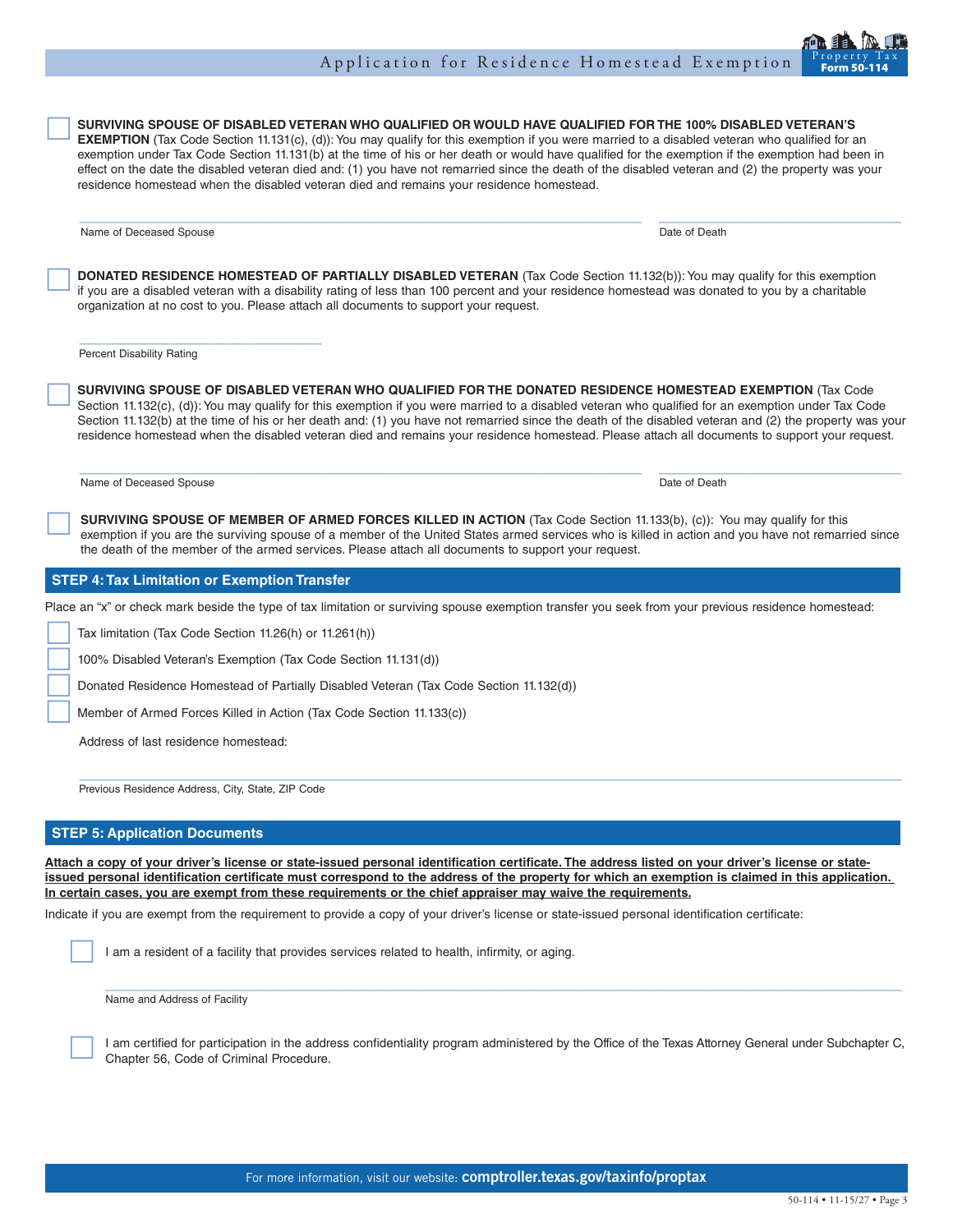#### Property Tax Application for Residence Homestead Exemption

Indicate if you request that the chief appraiser waive the requirement that the address of the property for which the exemption is claimed corresponds to the address listed on your driver's license or state-issued personal identification certificate:

 I am an active duty member of the armed services of the United States or the spouse of an active duty member. Attached are a copy of my military identification card or that of my spouse and a copy of a utility bill for the property subject to the claimed exemption in my name or my spouse's name.

 I hold a driver's license issued under Section 521.121(c) or 521.1211, Transportation Code. Attached is a copy of the application for that license to the Texas Department of Transportation.

## **For an AGE 65 OR OLDER OR DISABLED PERSON exemption:**

In addition to the information identified above, an applicant for an age 65 or older or disabled exemption who is not specifically identified on a deed or other instrument recorded in the applicable real property records as an owner of the residence homestead must provide an affidavit (see last page) or other com pelling evidence establishing the applicant's ownership of an interest in the homestead.

## **For a 100% DISABLED VETERAN exemption:**

In addition to the information identified above, an applicant for a 100% disabled veteran's exemption or the surviving spouse of a disabled veteran who quali fied for the 100% disabled veteran's exemption must provide documentation from the United States Department of Veterans Affairs indicating that the veteran received 100 percent disability compensation due to a service-connected disability and had a rating of 100 percent disabled or individual unemployability.

## **For MANUFACTURED HOMES:**

For a **manufactured home** to qualify for a residence homestead, applicant must provide:

- 1) a copy of the statement of ownership and location for the manufactured home issued by the Texas Department of Housing and Community Affairs showing that the applicant is the owner of the manufactured home;
- 2) a copy of the purchase contract or payment receipt showing that the applicant is the purchaser of the manufactured home; **or**
- 3) a sworn affidavit (see last page) by the applicant indicating that:
	- a) the applicant is the owner of the manufactured home;
		- b) the seller of the manufactured home did not provide the applicant with a purchase contract; **and**
		- c) the applicant could not locate the seller after making a good faith effort.

## **STEP 6: Affirmation and Signature**

**NOTICE REGARDING PENALTIES FOR MAKING OR FILING AN APPLICATION CONTAINING A FALSE STATEMENT: If you make a false statement on this form, you could be found guilty of a Class A misdemeanor or a state jail felony under Penal Code Section 37.10.**

 $"$ , swear or affirm the following:

Printed Name of Property Owner

(1) that each fact contained in this application is true and correct; (2) that I meet the qualifications under Texas law for the residence homestead exemption for which I am applying; (3) that I do not claim an exemption on another residence homestead in Texas or claim a residence homestead exemption on a residence homestead outside Texas; and (4) that I have read and understand the *Notice Regarding Penalties for Making or Filing an Application Containing a False Statement*."

 $\_$  ,  $\_$  ,  $\_$  ,  $\_$  ,  $\_$  ,  $\_$  ,  $\_$  ,  $\_$  ,  $\_$  ,  $\_$  ,  $\_$  ,  $\_$  ,  $\_$  ,  $\_$  ,  $\_$  ,  $\_$  ,  $\_$  ,  $\_$  ,  $\_$  ,  $\_$  ,  $\_$  ,  $\_$  ,  $\_$  ,  $\_$  ,  $\_$  ,  $\_$  ,  $\_$  ,  $\_$  ,  $\_$  ,  $\_$  ,  $\_$  ,  $\_$  ,  $\_$  ,  $\_$  ,  $\_$  ,  $\_$  ,  $\_$  ,

sign here

Signature of Property Owner/Applicant or Person Authorized to Sign the Application Date (Only a person with a valid power of attorney or court-ordered designation is authorized to sign the application on behalf of the property owner.)

Under Tax Code Section 11.43(m), a person who receives a general residence homestead exemption in a tax year is entitled to receive the age 65 or older exemption in the next tax year on the same property without applying for it, if the person becomes 65 years old in that next year as shown by certain information in the appraisal district records or information the Texas Department of Public Safety provided to the appraisal district under Section 521.049 of the Transportation Code.

\*\* Disclosure of your social security number (SSN) may be required and is authorized by law for the purpose of tax administration and identification of any individual affected by applicable law. Authority: 42 U.S.C. § 405(c)(2)(C)(i); Tax Code § 11.43(f). Except as authorized by Tax Code Section 11.48(b), a driver's license number, personal identification certificate number, or social security number provided in this application for an exemption filed with your county appraisal district is confidential and not open to public inspection under Tax Code Section 11.48(a).

\*\*\* An email address of a member of the public could be confidential under Government Code Section 552.137; however, by including the email address on this form, you are affirmatively consenting to its release under the Public Information Act.